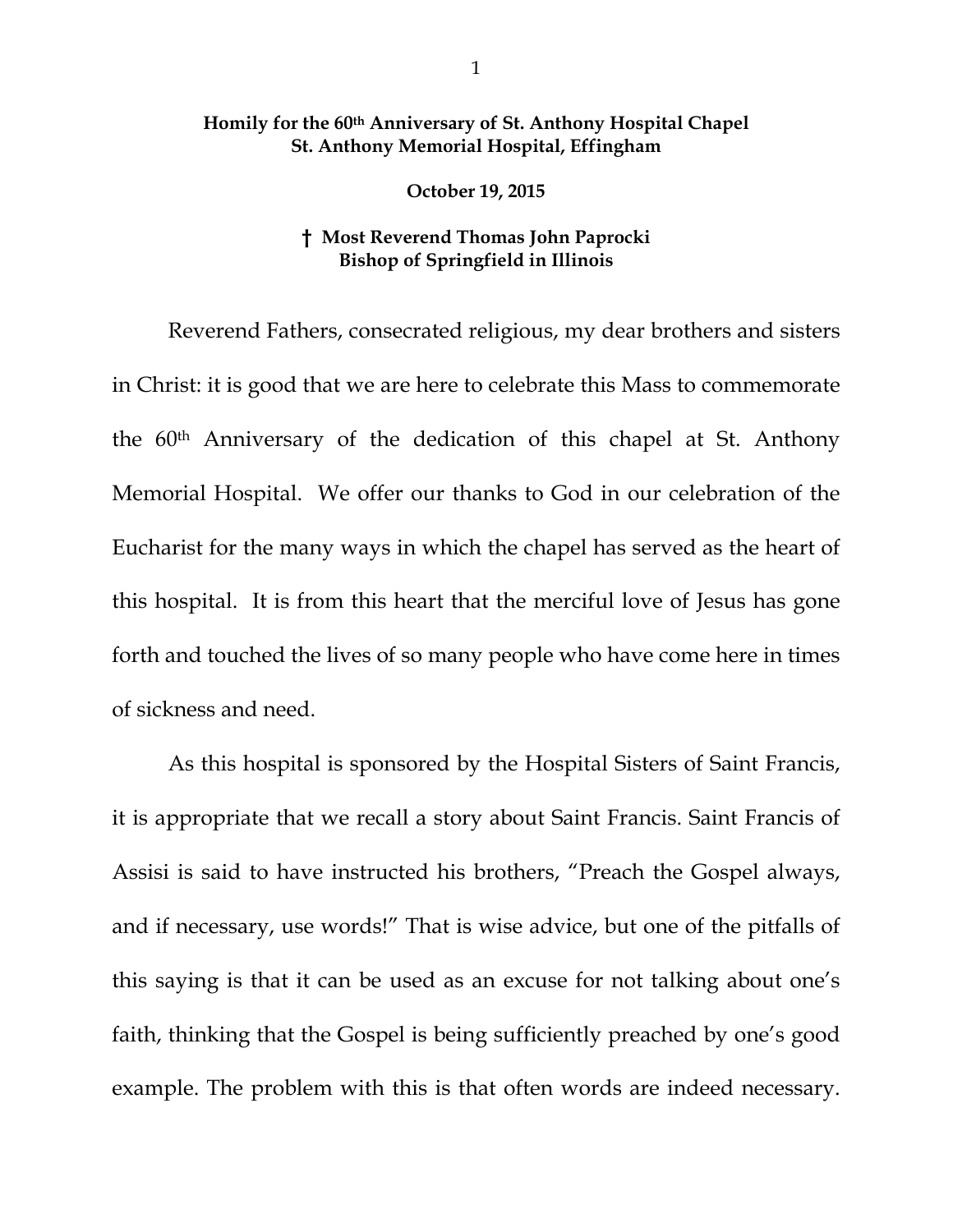We can do all kinds of good things for a variety of reasons, but if we want people to know that our good deeds are motivated by our Catholic faith, we have to say so expressly! Using words along with our good deeds is essential to the missionary activity of the Church. Missionaries have traditionally built relationships with people by establishing schools, caring for the sick and feeding the hungry. But if they wanted people to join the Catholic Church, missionaries needed to tell them about their Catholic faith that motivated their good works, following the example of the love of Jesus Christ in caring for those in need (see *Matthew* 25:40). Otherwise, the motivation behind their good deeds would not have been recognized as being related to putting their faith into action. On the other hand, if we only talk about faith but don't put it into practice through our good works, our faith is empty. As we read in the letter of Saint James, "Faith of itself, if it does not have works, is dead" (*James* 2:17).

In our Gospel for today's Mass, we hear the familiar account of Jesus' last words to His Apostles before ascending to His Father in Heaven. This passage from Matthew's Gospel, known as the Great Commission, serves as the marching orders for the Church from her first days all the way until when Christ returns at the end of time. The Church is always to see her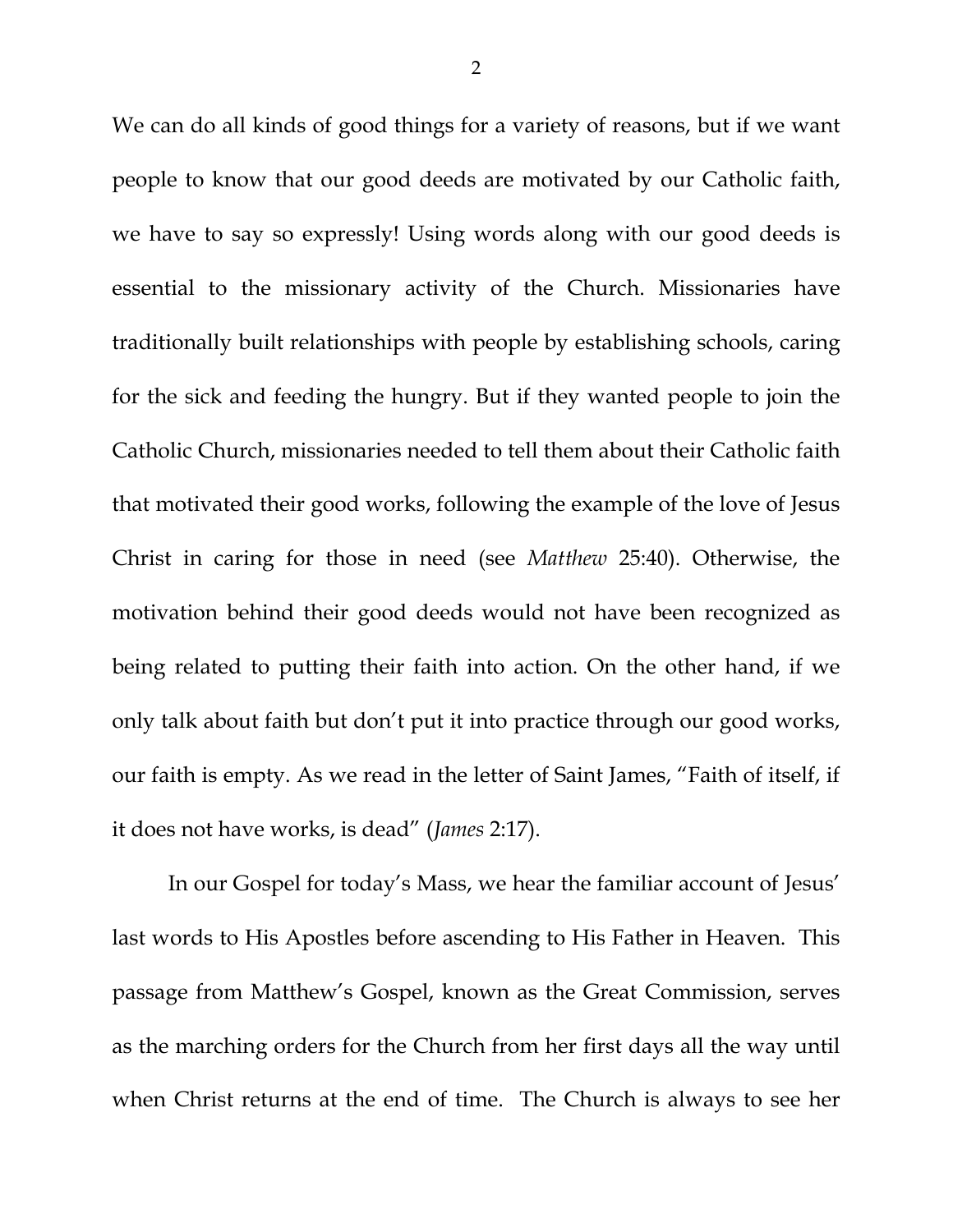activities, however diverse they may be, as a participation in this mission entrusted to her nearly two-thousand years ago. This topic of mission is one that has been a recurring theme in the pontificate of our Holy Father, Pope Francis. He continues to stress the necessity for the Church to live her missionary character with greater intensity. He warns of the dangers of being too turned in on ourselves while there are so many who are in need of hearing the Good News of the Gospel.

When we hear the word "missionary," we may tend to think about those who go to a distant land to proclaim the Gospel to a people for the first time. We think of examples like the saints that we celebrate today, known as the North American Martyrs. They left their native lands in Europe to bring the message of salvation to the various Native American tribes of the Northeast. They dedicated all that they had to this mission, even to the point of shedding their blood in the supreme form of witness. That witness, far from being a defeat, was the ultimate sign of victory, a victory which would yield abundant fruit in the lives of those to whom they served in that mission.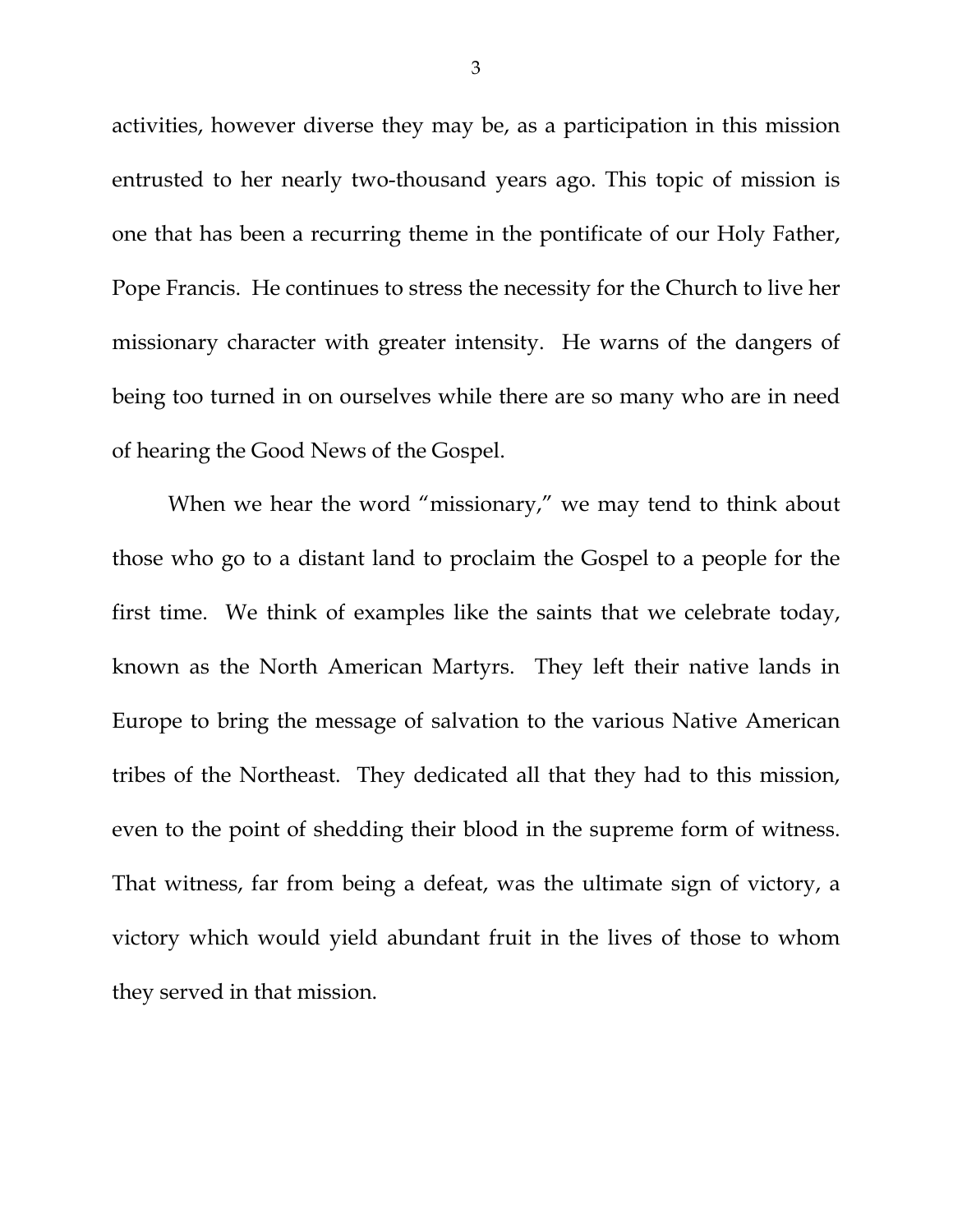While we rightfully look to examples such as these as models of missionary work, the mission of which the Holy Father is speaking is much broader. There will always be a need for missionaries to go off to distant lands to spread the faith. But there is also just as urgent of a need for missionaries to be active right here. Even those who have heard the Good News are in constant need of being reminded of that message so that it does not grow cold, but will continue to spur them on in their various circumstances.

In his homily for the Canonization of St. Junipero Serra in Washington, D.C. last month, the Holy Father touched on this broad notion of the mission that the Church has received. He said the following:

Jesus did not provide a short list of who is, or is not, worthy of receiving his message and his presence. Instead, he always embraced life as he saw it. In faces of pain, hunger, sickness and sin. In faces of wounds, of thirst, of weariness, doubt and pity.1

The Holy Father is inviting us to see that the subjects to whom the Church's mission is directed are all around us — in our families, in our places of work, in our parishes, in our communities. In other words, the

4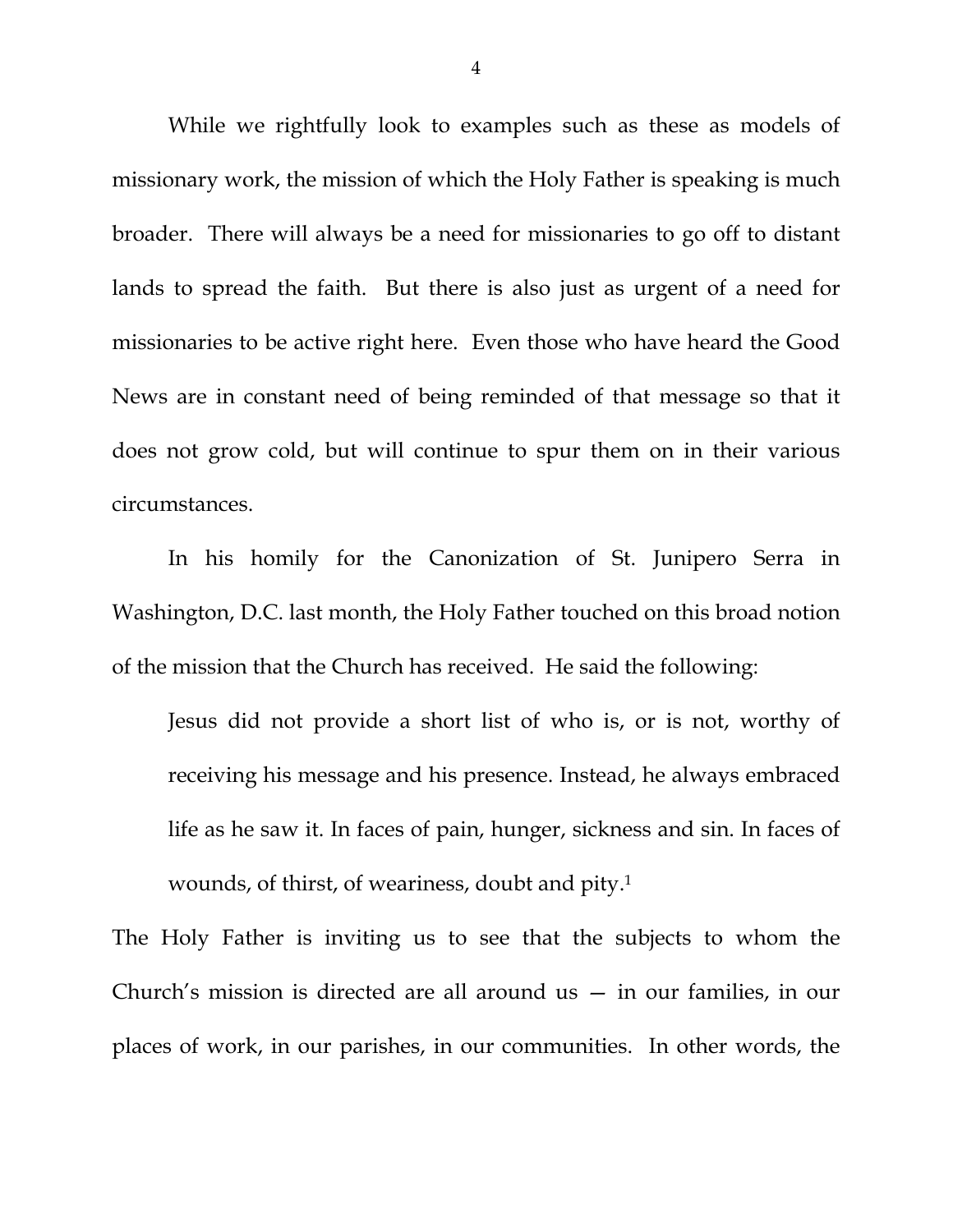mission of Christ is to be carried out everywhere, and all of us called to take part in that mission.

 Pope Francis tells us that "anyone who has truly experienced God's saving love does not need much time or lengthy training to go out and proclaim that love."2 We cannot say that we are too young or inexperienced to be missionaries. All that we need to begin is that experience of God's love, which is made available to us every day in so many ways, especially when we come to Mass.

 As the Holy Father has demonstrated in his words and by his actions, a special focus of the mission is to those who are suffering. It is no coincidence that so many hospitals have been founded by and continue to be operated by various groups within the Catholic Church. Jesus shows a special concern for those who experience physical suffering, and so the Church has seen her work of serving those who are sick and suffering as one of her most important missionary works. This hospital, then, has a very important role to play in the mission of the Church here in this area of the diocese as so many come here to be relieved of their suffering and cured of their sickness.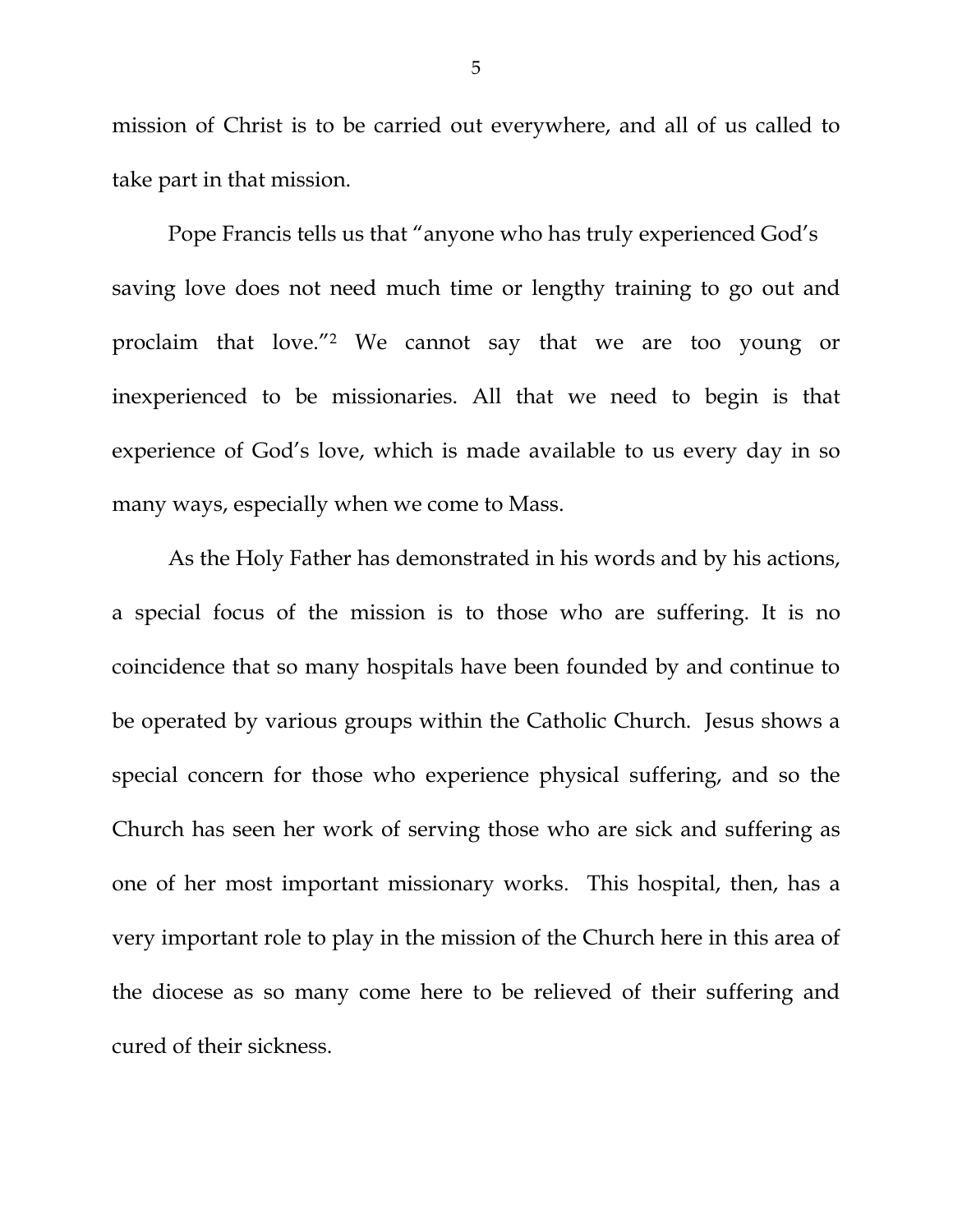As I mentioned at the beginning of this homily, the chapel is the heart of this hospital, for it is here that Christ is present. All of the merciful love that patients experience is closely connected to what happens here when Mass is celebrated and as Christ is present day and night in the tabernacle and exposed in the monstrance. It is therefore not a stretch to try to connect the chapel with the rest of what happens in this hospital. It is all connected.

The presence of this chapel is a reminder that the mission of this hospital must always remain centered on Christ. It is Christ who has called us to this mission. It is Christ whom we serve in those who are in need. It is Christ and His love that we bring to the patients. It is Christ who blesses us with our skills of healing. Christ is at the center of everything that happens here, and it is from His substantial presence here in this chapel that He continues to sustain every aspect of the mission that takes place in this hospital.

As we continue of celebration of the Eucharist, let us ask the Lord to open our hearts to be His missionaries in the many circumstances that surround our lives. In a particular way, let us see this hospital as a privileged place in which to exercise that mission with generosity and love.

6